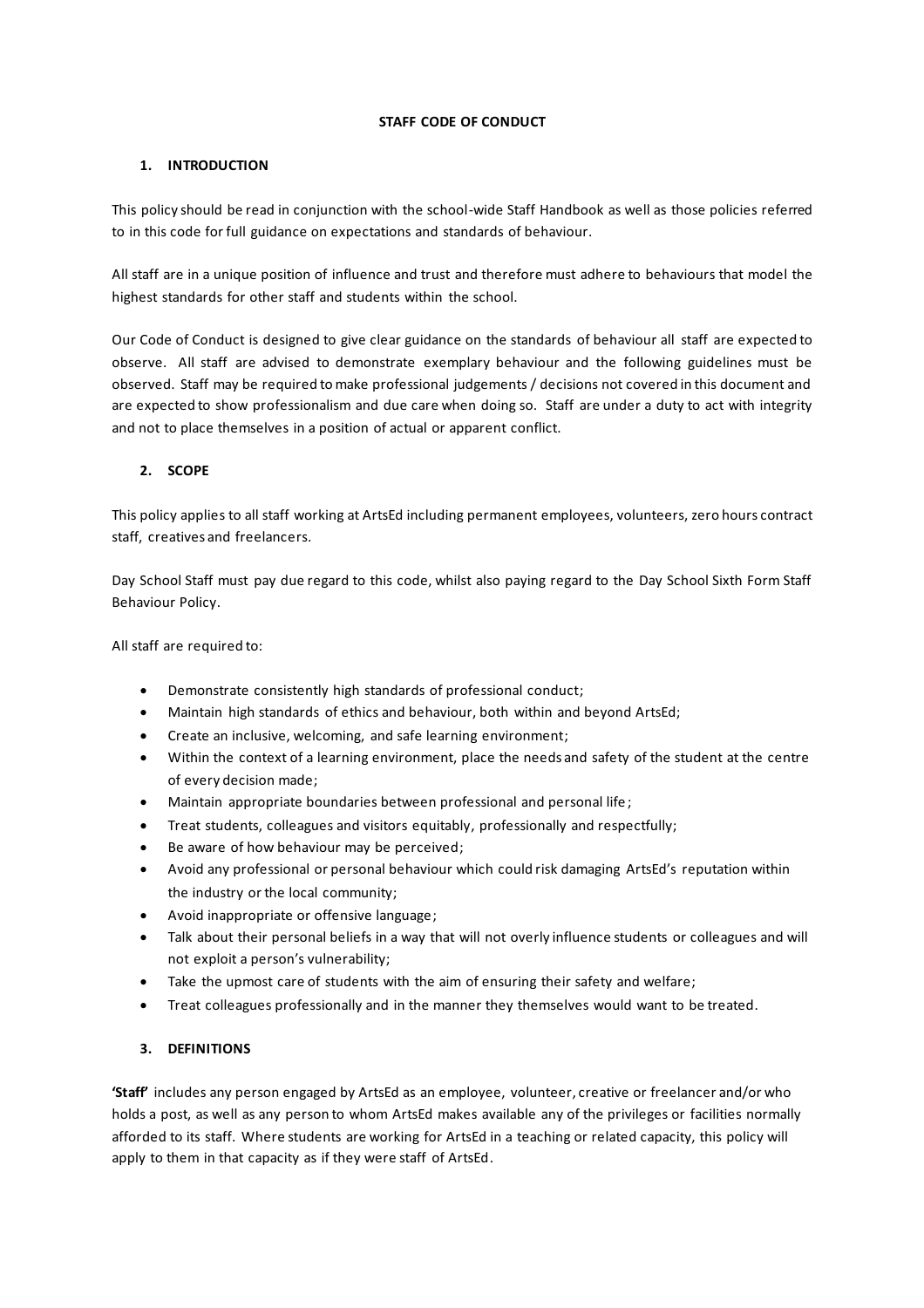**'Student'** includes any person pursuing a course of study in Higher Education at ArtsEd.

**'Pupil'** includes any person pursuing a course of study in the Day School Sixth Form.

**'Professional connection'** means any arrangement where a person in his or her capacity as an employee has an academic, pastoral or administrative or similar responsibility for a student, including for supervising, tutoring, teaching, selecting, assessing, protecting, safeguarding, or providing a reference for, the student.

**'Personal relationship'** means any association, however brief, of a sexual or other intimate nature, either in person or remotely (for example, via social media, email or text messaging).

# **4. DUTY OF CARE**

The wellbeing and safety of students is paramount and must always be put above their academic or vocational achievements. Staff should refer concerns relating to HE students to the Designated Safeguarding Lead or other designated person (Personal Tutor / Head of Year). All staff must be familiar with safeguarding arrangements as per the relevant Safeguarding Policy (HE / DSSF) and undertake regular Safeguarding training in line with statutory requirements.

# **5. PROFESSIONALISM**

All staff are expected to behave professionally in every interaction, both with other staff and with students. Staff must remember they have a moral and legal duty to behave in a considered and appropriate manner. All staff have a responsibility to maintain public confidence in their ability to safeguard the welfare and best interests of students. Staff must strive to be excellent role models for students, and excellent ambassadors for ArtsEd by modelling professional behaviour at all times.

### **6. TRAINING AND DEVELOPMENT**

All staff are required to undertake regular statutory training to maintain their understanding of safeguarding and other important matters, and to remain professional. Staff are also expected to engage fully in annual performance reviews. Training must be completed within the timescales given. Such training will be issued on an 'as and when' basis, and requests to undertake updates must be adhered to. Training records will be held on staff files to confirm completion.

# **7. EQUALITY, DIVERSITY AND INCLUSION**

The School actively promotes inclusivity, and values diversity. The School seeks to ensure that the work environment for its staff and students is supportive, and one where individual respect is shown to all. All members of staff and students, regardless of their age, (dis)ability, gender reassignment, marriage or civil partnership, pregnancy or maternity, race, ethnic background, culture, sexual orientation, religion or belief, sex, socio-economic status or any other factor will be supported and encouraged to perform to their potential. Further information can be found in the **Equal Opportunities Policy**.

# **8. HARASSMENT AND BULLYING**

To secure an environment in which students and members of staff are able to flourish and to achieve their full potential, the School is committed to ensuring that everyone is able to work and to participate in the life of the School without fear of harassment, bullying or intimidation. Everyone in the School has a part to play by ensuring that their own behaviour, whether intentional or unintentional, does not constitute harassment, and by raising a concern when they have identified any inappropriate behaviour by another member of staff. The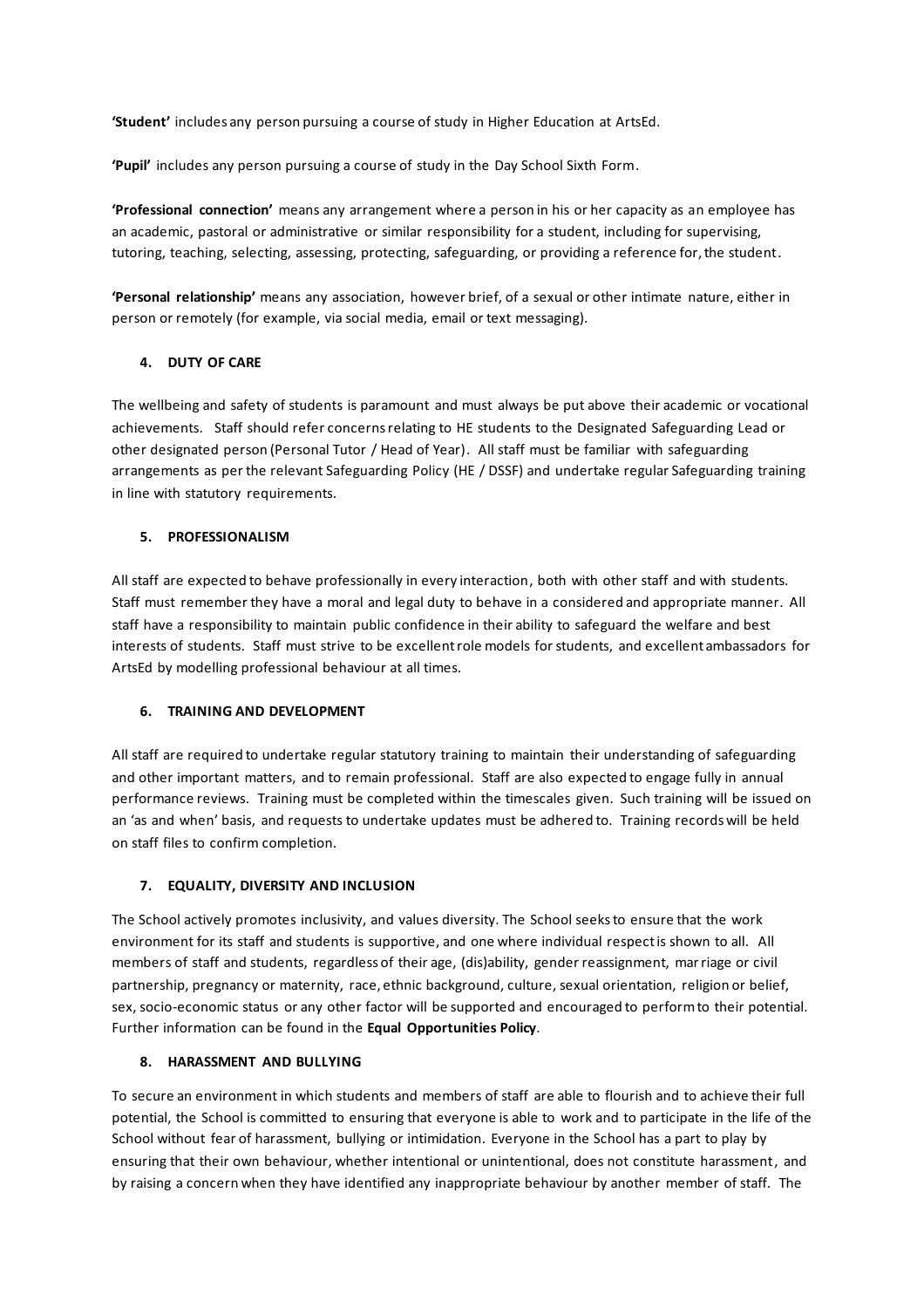School will take action against inappropriate behaviour which shows lack of respect for others or which leads people to feel threatened as defined in the **Bullying and Harassment Policy.**

## **9. HEALTH AND SAFETY**

The School places a high priority on providing a safe working and learning environment and will act positively to minimise the incidence of all workplace risks as required by the Health and Safety at Work Act 1974 and other associated legislation. All activities should be carried out with the highest regard for the health and safety of staff, students, visitors and the public. Our aim is excellence in health and safety, by means of continuous improvement of standards, and the comprehensive use of risk assessments to remove the causes of accidents or incidents and ill-health. This, together with more specific aims and objectives, reflects the School's commitment to promote employee and student wellbeing and is outlined in the School's Health and Safety Policy. All staff have a responsibility to uphold safe practise and to identify where there are shortcomings.

#### **10. RELATIONSHIPS WITH OTHER MEMBERS OF STAFF**

The School does not concern itself with the private lives of its staff unless they affect its effective operation or its reputation. Members of staff who are relatives or who have a close personal relationship should not normally have a supervisory, assessing or authorising relationship with each other. Staff must inform their line manager if they have a close personal relationship with another staff member of the School, which could be considered by colleagues, students or others, as impacting on the way they conduct themselves at work.

#### **11. STAFF / STUDENT RELATIONSHIP POLICY**

A personal relationship between a staff member and a student can never be one of equals, therefore such relationships are not permitted under any circumstances; failure to comply with this policy will be treated as a disciplinary matter.

#### **12. PERFORMANCE**

The School expects staff to follow all reasonable rules and instructions given by those supervising or managing their activities and/or work areas.

#### **13. MISUSE OF DRUGS AND ALCOHOL**

It is a disciplinary offence to be on School premises and / or carrying out duties when under the influence of alcohol or non-medically prescribed drugs. ArtsEd has a zero-tolerance policy and any abuse of the **Misuse of Substance and Alcohol Policy** will be managed via the disciplinary procedure.

#### **14. GAMBLING**

Gambling activities must not be conducted on School premises. Discretion may be used in relation to small raffles for charitable purposes, national lottery syndicates, occasional sweepstakes etc.

### **15. CONDUCT OUTSIDE WORK**

The School does not seek to dictate how staff conduct themselves in their personal lives outside work. However, unlawful, anti-social or other conduct by staff which may jeopardise the School's reputation or position will be dealt with through the disciplinary procedure.

#### **16. DRESS CODE**

The School does not operate a formal dress code for its staff, other than for those who are provided with protective clothing. However, staff must ensure that their dress is appropriate for the situation in which they are working and that they present a professional image and one that reflects sensitivity to the perceptions of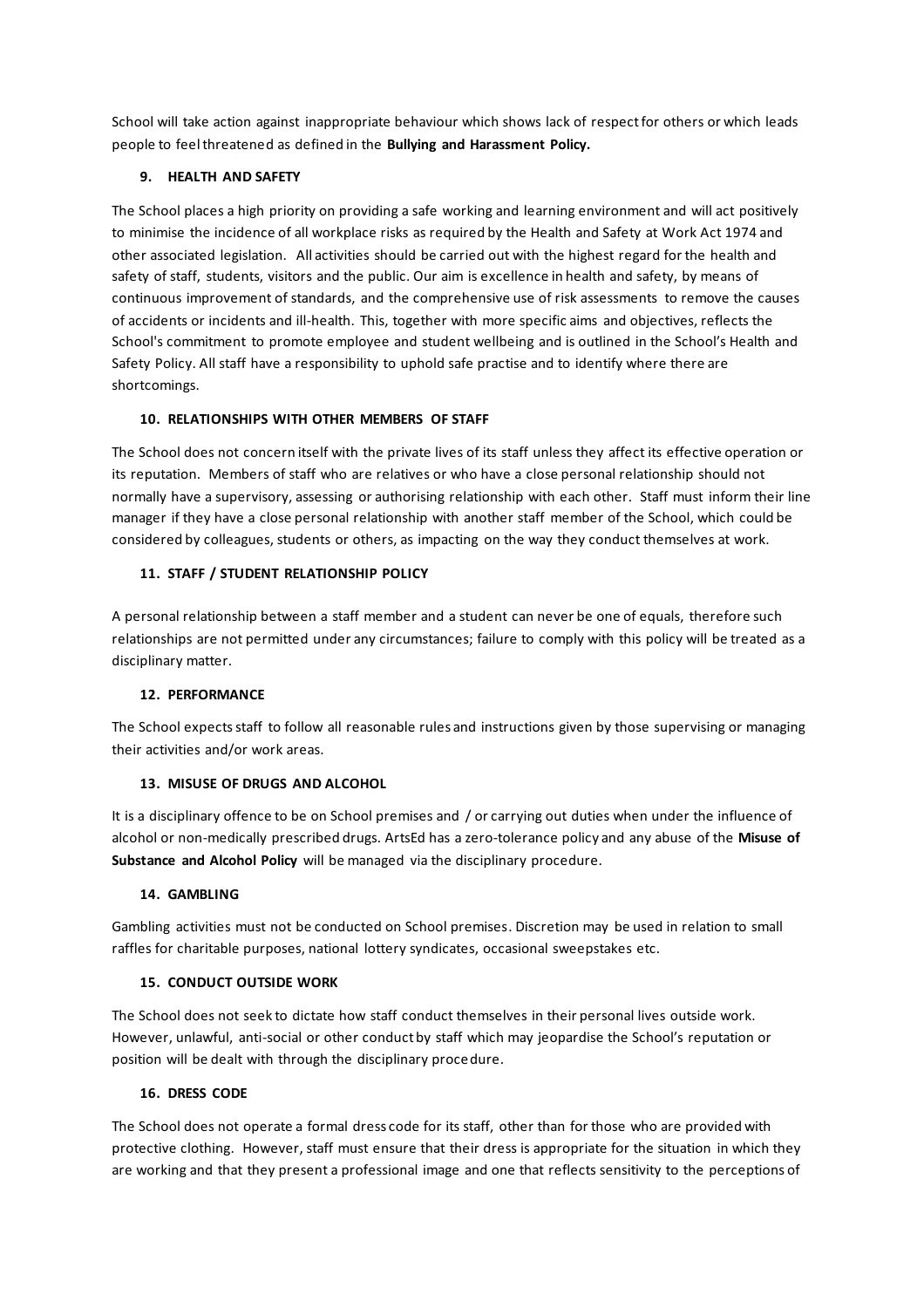others. Staff attire may reflect their ethnicity and lifestyle but should not be provocative or cause offence to those with whom they have contact.

# **17. ACADEMIC INTEGRITY AND BRIBERY**

The School strives to maintain the highest standards in all the teaching it undertakes, and staff must not conduct themselves in any way that may undermine the academic standards of its awards.

Staff must not accept gifts or hospitality that could give rise to a suspicion that they have a conflict of interest or have been influenced in a decision. Breaches of the regulations will normally be a serious disciplinary offence.

Under the Bribery Act, a bribe is a 'financial or other advantage' offered, promised or given to induce a person to perform a relevant function or activity improperly, or to reward them for doing so. The Act makes it a criminal offence to:

- offer, promise or give a bribe;
- request, agree to receive or accept a bribe;
- bribe a foreign public official to obtain or retain business or a business advantage;
- (by an organisation) fail to prevent bribery by those acting on its behalf ('associated persons') to obtain or retain business or a business advantage for the organisation.

Small payments made to others to make something happen, or happen sooner, commonly called facilitation payments are likely to be bribes and unlawful under the Act.

Under the Bribery Act, individuals can be prosecuted for accepting bribes or offering bribes. In addition, the School can be prosecuted for failing to prevent bribery committed to obtain or retain business or a business advantage for the School by an employee or other individual or organisation performing services for the School. Please see the School's **Bribery, Improper Behaviour and Accountability Policy.**

### **18. CONFLICTS OF INTEREST**

The highest standards of behaviour are expected in all areas of school life, especially where individuals are in positions to make decisions which may have significant impact on others. In all such cases it is important that decisions are taken in a fair and balanced way that can withstand external scrutiny. Conflicts of interest should be identified so that individuals are not involved in decisions where their actions could be seen as biased.

### **19. ACCESS TO CONFIDENTIAL INFORMATION**

Although the School strives to conduct its business in an open fashion there will be times when individuals, through their positions such as members of committees, through recruitment, or as line managers, become aware of confidential information, either about other individuals or in connection with the School's commercial or academic activities. Staff should be aware of the need to keep such matters confidential and to respect the proper channels of communication for such information.

### **20. USE OF INFORMATION TECHNOLOGY SERVICES**

The school recognises the need for technology to enhance education and to carry out daily business. Staff are expected to act professionally and considerately when using any IT service, and this includes any device, software or online service provided by the school, as well as in their online conduct outside of the school, i.e., when using social media. Staff must participate in any IT training required by the school. Expectations are outlined in detail in the **IT Acceptable Use Policy**, as well as the consequences for non-compliance. Key elements include: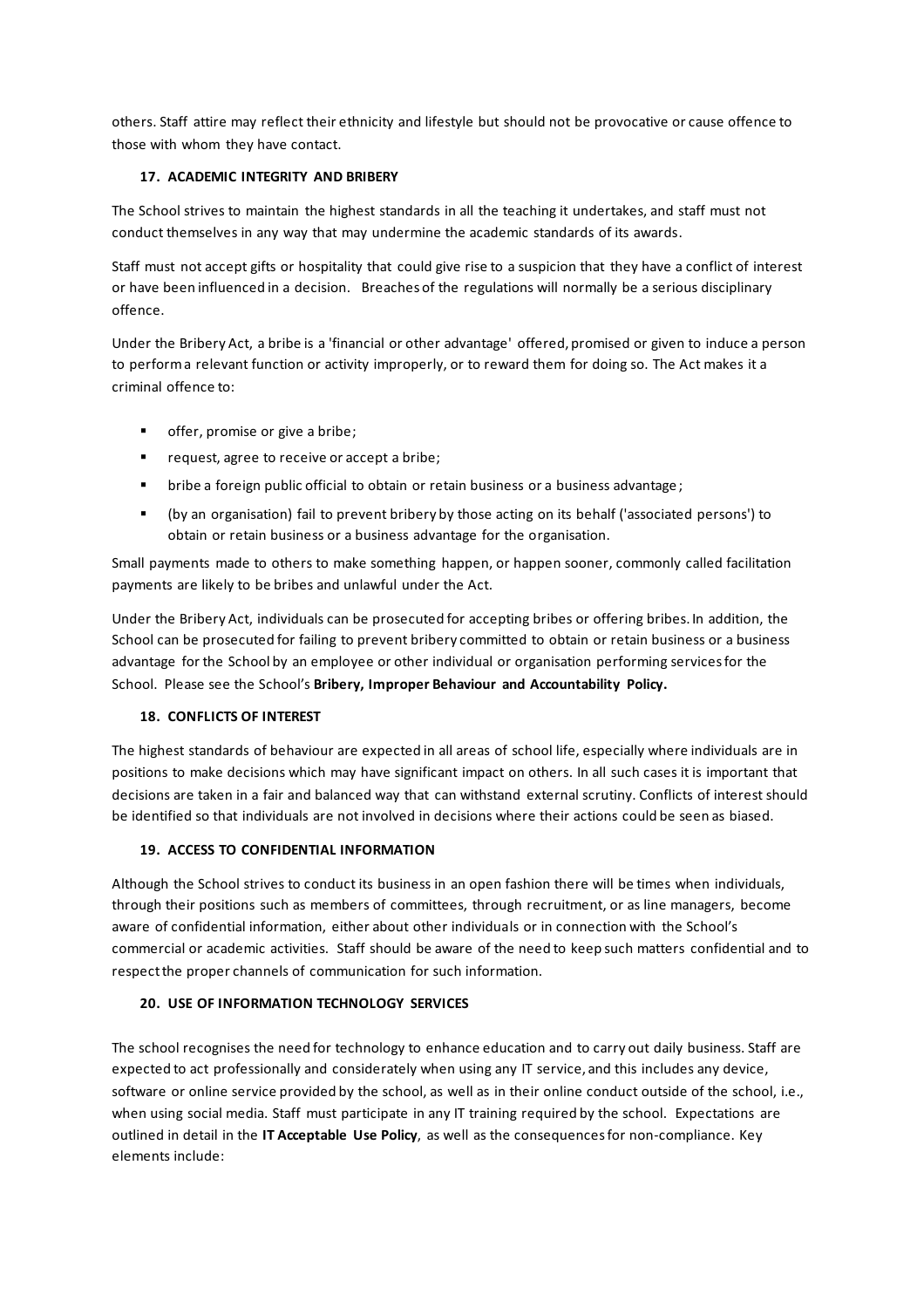## • **Safeguarding:**

- o You must only communicate with students using school provided accounts and services;
- $\circ$  You must not interact with students in any manner that is not provisioned by the school, such as via social media, telephone calls or SMS from a personal number.
- **You must protect your identity, the School, and our data.**
	- o You must ensure you are using appropriate security for your account, as outlined in the **IT Acceptable Use Policy**, or as instructed by IT Services;
	- o You must undertake all data protection training and implement this in your working practise;
	- $\circ$  You must be vigilant in cybersecurity threats such as phishing, spam, viruses, and malware and report any concerns to the Head of IT.

# • **You must follow the reasonable use policy:**

- o Internet access and phones are provided for business purposes, however occasional; incidental personal use is permitted;
- $\circ$  You must use services and equipment only for the purpose for which it is intended. If in doubt, contact the helpdesk.
- **Illegal, offensive, discriminatory, distasteful content, and that of an extremist nature, is strictly prohibited; it must not be shared or stored in any way and, if detected,should be reported immediately to the Head of IT.**

### **21. INFORMATION SECURITY**

The School recognises that information and the associated processes, systems and networks are valuable assets and that the management of personal data has important implications for individuals. Through its security policies, procedures and structures, the School will facilitate the secure and uninterrupted flow of information, both within the School and in external communications. The School believes that security is an integral part of the information sharing which is essential to academic and corporate endeavour and the **Information Security Policy** is intended to support information security measures throughout the School.

### **22. DATA PROTECTION**

The School holds and processes information about staff, students, and other data subjects for academic, administrative and commercial purposes. When handling such information, the School, and all staff or others who process or use any personal information, must comply with the Data Protection Principles which are set out in the Data Protection Act 2018. Any doubts or queries about data protection issues should be referred for guidance to the Head of IT. Further information can be found in the School's **Data Protection Policy.**

### 23. WHISTLEBLOWING

ArtsEd values its staff and has a robust system for reporting and handling concerns, including poor or unsafe practice and potential failures in the School's safeguarding procedures. All staff are required to report any concerns or allegations about the behaviour of colleagues or practices that are likely to put students at risk of abuse or other serious harm. Any report made will be handled with complete sensitivity. The employee reporting the alleged incident, made in good faith, should be assured that they will not face any retribution because of their actions. Please see the School's **Whistleblowing Policy.**

# **24. BREACHES OF THIS CODE**

This code of conduct has been drawn up to provide a source of guidance to the School's staff. It is not a contractual document and can be amended at any time by the School. All staff must comply with both the